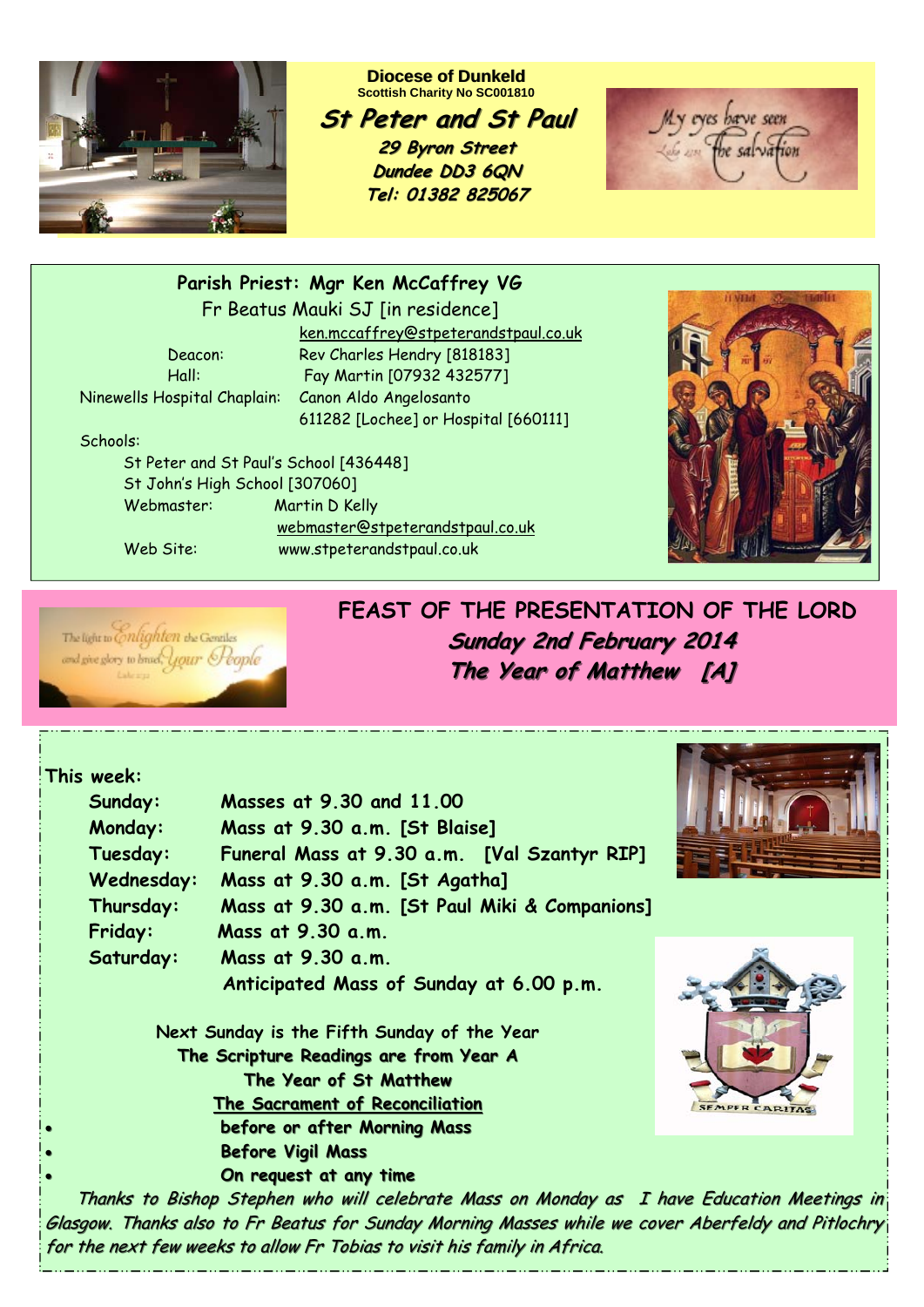PLEASE PRAY FOR: For our recently deceased: **Irene Bryce & Val Szantyr [Funeral; Mass on Tuesday at 9.30 a.m.]**  For all whose anniversaries occur at this time**: Sr mary Agnes, John McKinlay, James ness, Cathie Duncan, Gertrude Ruddy, Peggy Quinn, Veronica Trogdon & Caroline Rice.** 

And those sick at home or in hospital; **Mgr Ben Donachie, Fr Martin Pletts, Bobbie Bull, Lulu Smith [age 2], Baby Christopher Kane, Baby Orryn Glancy & Gordon Ogilvie.** And all those who are sick or housebound in our parish and receive the Eucharist each Sunday:

**If one of your family is in hospital, you should let Canon Aldo know. If someone is sick at home, please let Fr Ken or Deacon Charles know. Please let us know if you are going into hospital and we will let Canon Aldo know**



Eucharistic Adoration on Wednesdays will resume this coming, Wednesday 5th February, from after Mass till

The Children's Liturgy will is at 11.00 a.m. Mass. However, it will not be every Sunday unless we have more helpers and leaders.

#### **TEA GROUP**

Why not come and get to know your fellow parishioners with a cup of tea/coffee and a biscuit after 11a.m. mass. There is no charge but all donations go to SCIAF.

Month's Mind Mass for Sr. Mary Rose will be here on Tuesday 4th March at 7.00 p.m.



Feast of Our Lady of Lourdes WORLD DAY OF PRAYER FOR THE SICK Tuesday 11 February 2014 Mass in St Mary's, Lochee at 7.00 p.m.



THANKS: This week we received a cheque for £6,332.76 from The Inland Revenue, Gift Aid for the period from April to October [6 months]. Many thanks to all who Gift Aid their weekly offerings. This sum is larger than normal due to 3 generous donations towards repairing the floor in the Hall and towards the cost of the Insurances.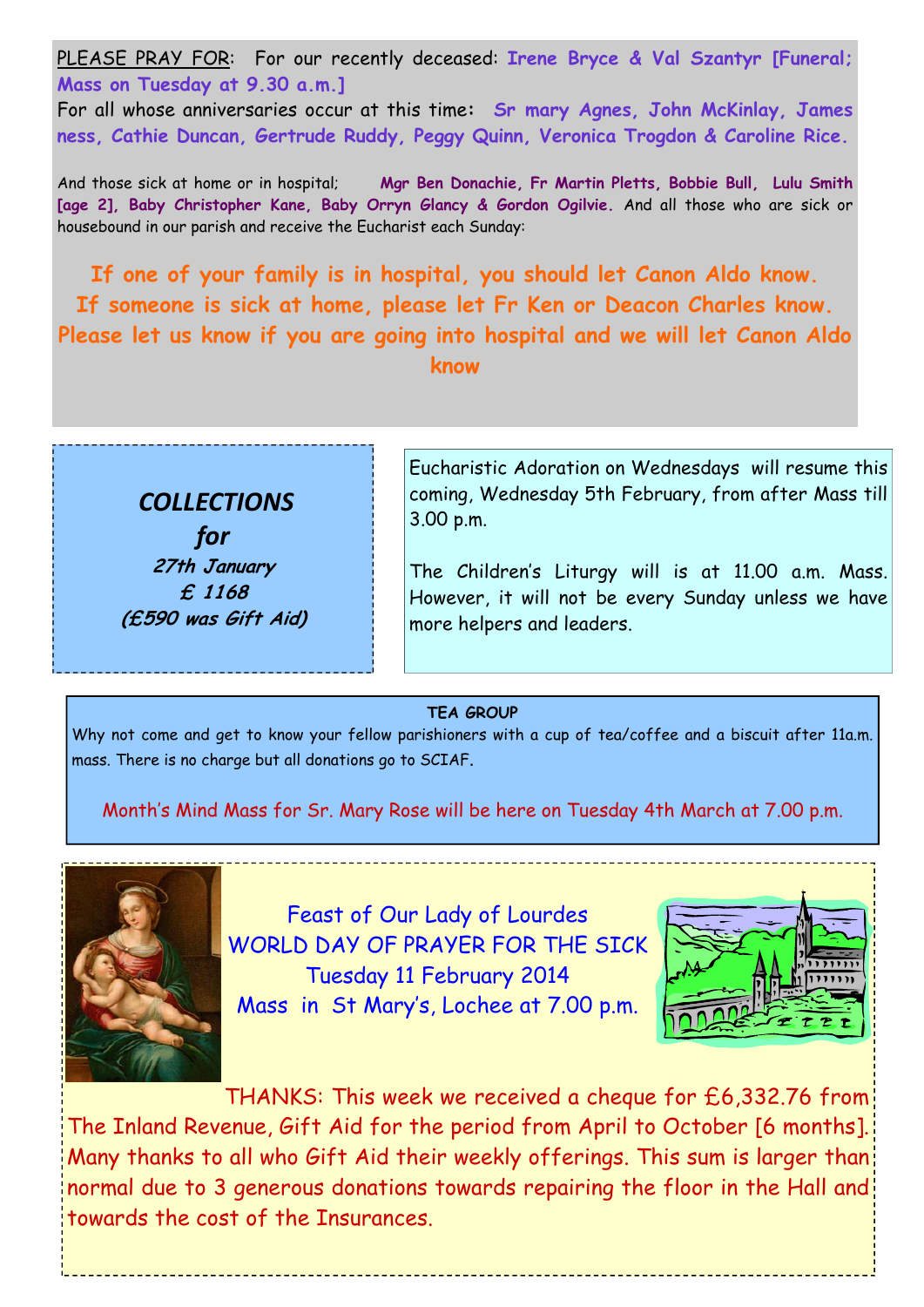## *"Shining the Light of Faith"*



**Education Sunday 23rd February 2014**



### **A Message from the Bishops of Scotland**

Lumen Fidei: the Light of Faith: this is how the Church speaks of the great gift of faith brought by Jesus. In John's Gospel, Jesus says of himself: "I have come as light into the world, so that whoever believes in me may not remain in darkness."

Pope Francis teaches us that if you believe in God, then the Light of Faith will lighten up the whole world and help you to find your way through life.

The gift of faith is not offered to us as something which belongs to another world. It helps us to see today's world and to live our present lives in a different way, a better way.

If you have faith in Jesus Christ, you will be transformed by the love He shows you and you will want to share this love. You will want to offer that same love to others - to friends, family, neighbours, even to people you don't know.

"Shining the light of faith" doesn't only happen inside a Church. People can become shining lights when they help others, when they treat people fairly, when they support those most in need. In practical, concrete ways we can all bring light to the world.

**How will you shine the light of faith today, and in the coming days and weeks?** 

# **Catholic Education Week**

23<sup>rd</sup> February to 1st March 2014